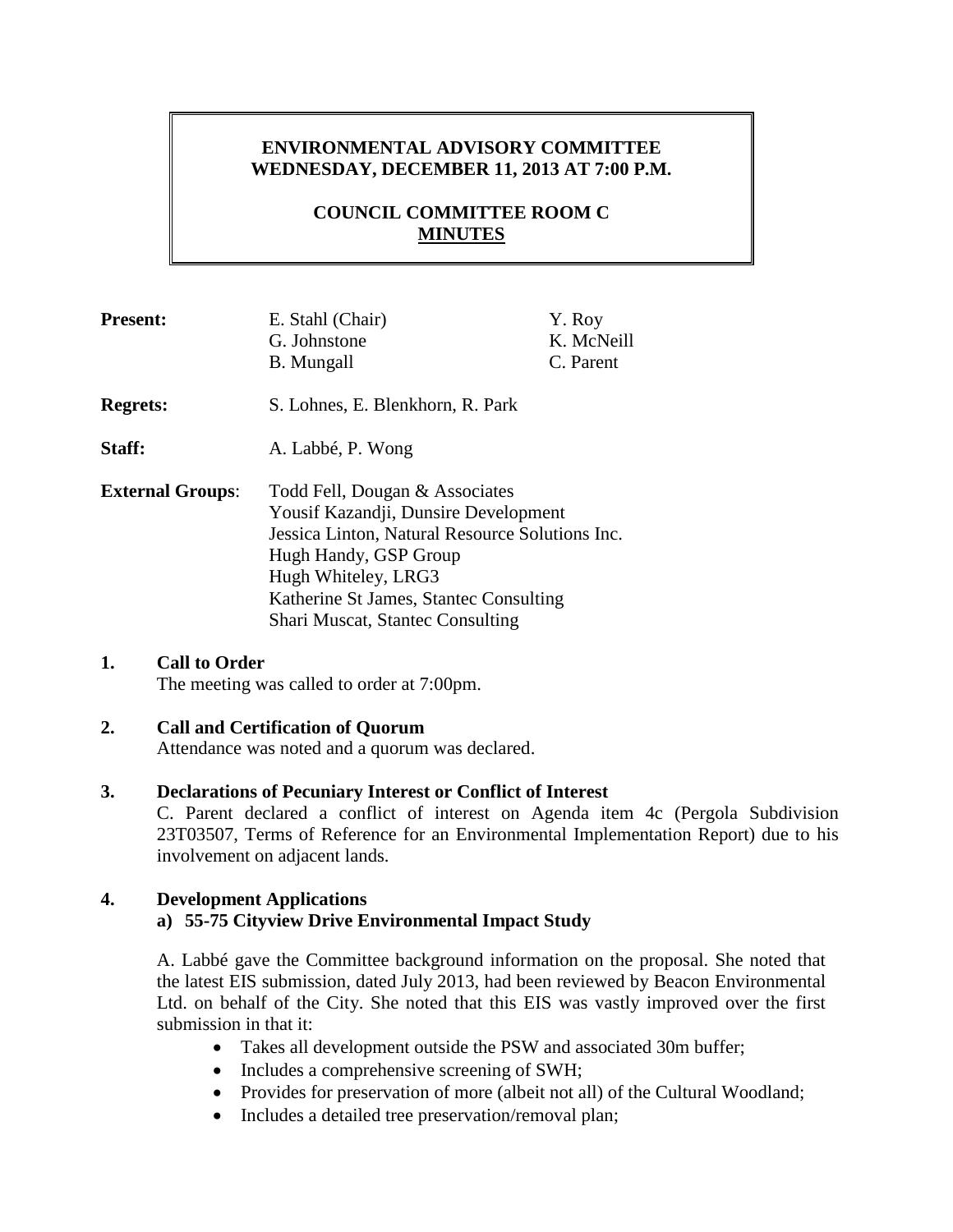- Incorporates more detailed information about the current status of the former intermittent stream to Clythe Creek; and
- Provides generally good guidance with respect to opportunities for enhancement and restoration.

Hugh Handy, GSP Group, & Jessica Linton, NRSI, noted that they had been retained by the owners to take over from IBI Group. They noted that a public meeting had been held on November 4, 2013 and that the applicant will continue to work with staff on comments.

A. Labbé presented the staff comments. She identified issues with the following topics:

- Cultural Woodland establishment of a buffer to prevent encroachment
- Valleylands providing refined boundary mapping
- Ephemeral Watercourses, Seeps and Significant Wildlife Habitat further analysis for the potential of SWH in relation to the watercourse and seeps; incorporation of these features in the water balance
- Water balance on-site and off-site considerations information to confirm protection of PSW water levels and groundwater recharge inputs
- Site grading avoid cuts below the groundwater table
- Monitoring extension of PSW monitoring to at leaser 5 years
- Tree Preservation preservation of five mature sugar maples  $(60 90 \text{ cm dbh})$
- Trails incorporation of a north-south community trail; closure of informal trails; identification and removal of invasive species and hazard trees along formalized trails; coordination of enhancement plantings with trail formalization
- Stewardship plan more specifics on outreach and engagement of future residents

The Committee received written correspondence from Nature Guelph and discussion centered on Nature Guelph's comments about a rare plant reported on site: Downy Willow, *Salix lapponum.* Jessica Linton stated that it was her understanding that the University Arboretum currently lacks a specimen of this plant.

E. Stahl asked for the Grand River Assessment Report to be included as a background document and that salt management be included in the stewardship insert.

C. Parent asked why there was uncertainty in the amount of residential units proposed. Hugh Handy responded that there are multi-residential blocks proposed in the concept plan.

C Parent asked for more discussion on endangered species and that the EIS clearly demonstrate that there are no endangered species on the site. He also noted the following:

- Pg. 59: more clarification on wildlife corridors from a landscape scale
- Pg. 64/65: buckthorn seeds having a 5 year viability period and to not use a cutpull method for removal
- Pg. 70/71: wanted more enhanced ESC plans due to proximity to the PSW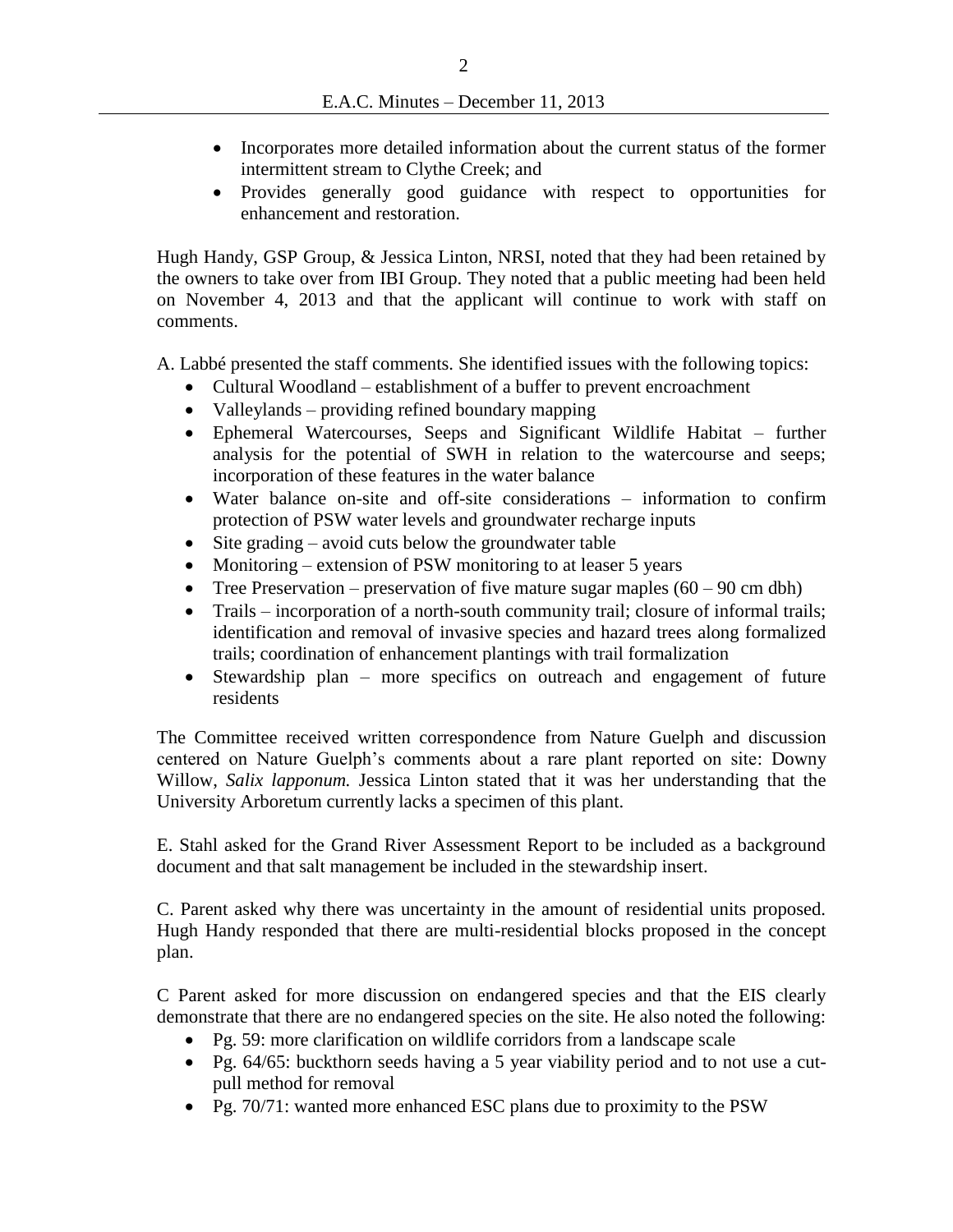Pg. 84: wanted more details on post-construction monitoring including the parameter used for monitoring, the frequency of monitoring, reporting details, contingency planning and staging of buckthorn removal

Y. Roy noted that section 7.4 (induced impacts) included recommendations to minimize human intrusion into natural areas. She wanted to see these recommendations brought forward to the implementation sections, specifically the stewardship insert and the fencing.

E. Stahl noted that the Committee also received emails from the Sierra Club Canada and Hugh Whiteley. It was noted that Hugh Whiteley agreed with the need for further consideration for groundwater impacts.

Moved by B. Mungall and seconded by C. Parent:

"That the Environmental Advisory Committee defer making a decision on the Environmental Impact Study prepared by Natural Resource Solutions Inc. for 55 & 75 Cityview Drive until the above mentioned items are addressed<sup>"</sup>

> Motion Carried -Unanimous-

#### **b) 24, 26, 28 and 32 Landsdown Drive Terms of Reference for an EIS**

A. Labbé presented the staff report for the proposal. She noted that the proposal was a zoning by-law amendment to allow for the development of 25 single-detached houses adjacent to the Torrence Creek PSW.

The Grand River Conservation Authority (GRCA) provided comments and requested that a 2-season study (spring-summer) be included and that the Coefficient of Conservation be included in the inventory table. Further, GRCA indicated that the 30 metre buffer mentioned in the Terms of Reference should be recognized as a minimum width and that there may be a need for larger buffers.

A. Labbé presented the following staff recommendations:

- To include a tabular screening tool for Significant Wildlife Habitat
- To include delineation of feature boundaries
- To reassess the development concept depending on the results of the EIS to ensure compatibility with development constraints and opportunities
- To consider the feasibility of a public trail alignment that would not result in any negative impacts to PSW
- To include a tree compensation approach for any tree removals
- To include both surface and subsurface contributions in the wetland water balance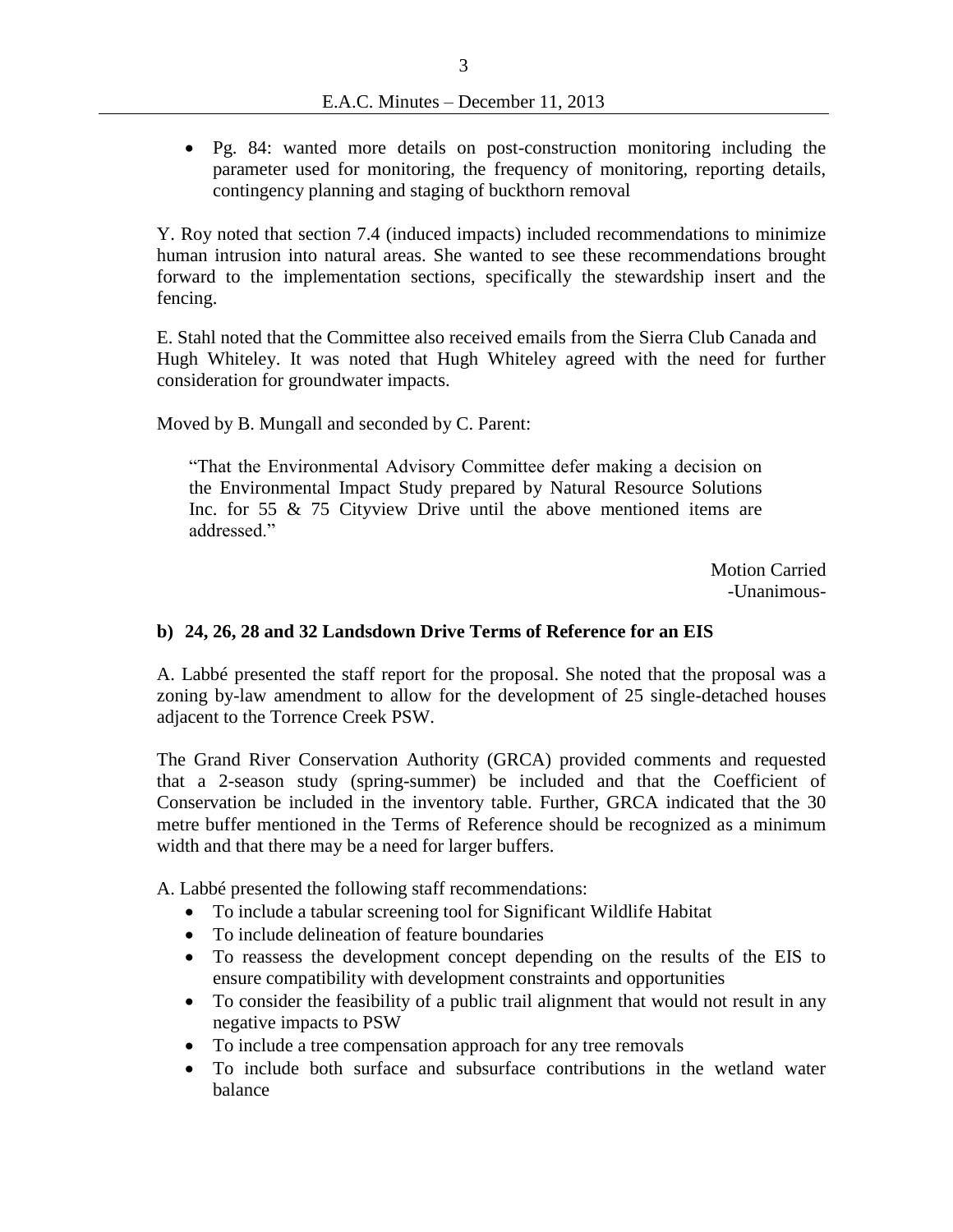Todd Fell, Dougan & Associates, and Yousif Kazandji, Dunsire Developments, addressed the Committee on behalf of the proponents. Yousif Kazandji stated that the proposal was an infill development located beyond the backyard of existing houses. Todd Fell noted that the site has shown limited signs of succession due to constant plowing/mowing. He further stated that the GRCA has been out on site to stake the edge of the PSW and that the boundaries had been surveyed and included on the drawings. He expressed concerns about the need for another two-season study because the summer field work had already been completed and that the EIS for the adjacent property could be used to supplement existing information. Further, he stated that the site did not have woodlands and had limited potential as amphibian habitat. In regards to the plantation at the north end of the property, Todd Fell clarified that it was an Austrian Pine plantation.

K. McNeill expressed concerns about the wetland water balance and that the analysis should be performed at a monthly rather than an annual basis.

C. Parent stated that the ELC work should also inform a discussion on the sensitivity of flora on the adjacent property. He asked the proponents whether they had details on the vegetation located south of the pine plantation. Todd Fell replied that it was mowed grasses. C. Parent commented that the two-season study may be necessary in order to fully assess the PSW and its ecological functions. He stated that this would inform the adequacy of a 30 metre buffer as is currently proposed.

E. Stahl requested that the Grand River Assessment Report be used as background information and to inform the vulnerability of the aquifer.

G. Johnstone asked for clarification on the proposed trail alignment. He stated that a finalized trail alignment should also include considerations to inventory any nearby hazard trees.

Moved by K. McNeill and seconded by C. Parent:

"That the Environmental Advisory Committee conditionally support the proposed Terms of Reference for a Scoped Environmental Impact Study prepared by Dougan and Associates provided that:

- A minimum 2 season study (spring-summer) be included;
- The Coefficient of Conservation be included within the inventory table;
- The Torrence Creek Subwatershed Study, Natural Heritage Strategy, Urban Forest Management Plan, Guelph Trail Master Plan, and Grand River Assessment Report be utilized as background information;
- Feature delineation be included in the scope of work;
- The adequacy of a 30 metre buffer be assessed;
- The EIS recognize that all development conceptually proposed within proximity of the significant features be examined in the Scoped EIS to determine whether or not they are compatible uses and no negative impacts can be demonstrated;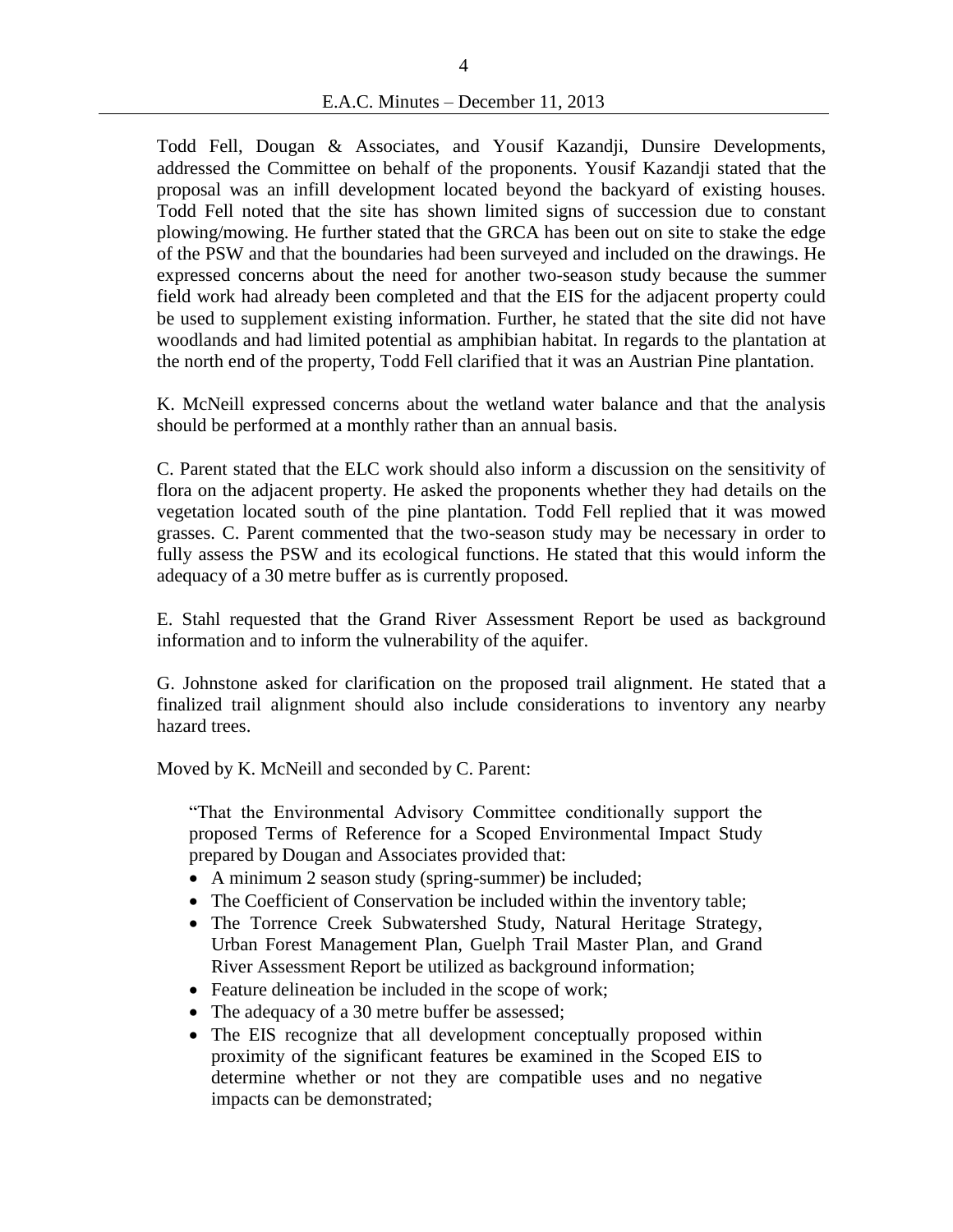- A monthly water budget be examined;
- Vascular plants are presented by ELC community; and
- The EIS review the proposed trail location and include a tree inventory for hazard trees within striking range of the trail."

Motion Carried -Unanimous-

### **c) Pergola Subdivision 23T-03507, Terms of Reference for an Environmental Implementation Report**

A. Labbé presented the staff report for this application. She noted that EAC had previously approved an EIS for this property on February 9, 2005 provided that traffic calming measures, detailed planting plans and a second SWM outlet in Block 12 was addressed through the EIR.

A. Labbé stated that the proposal had since been redline-revised which was subsequently approved by EAC on November 14, 2012 provided that alternative techniques be used to address the low points within the wildlife corridor, that the EIR include the design and implementation of the wildlife corridor, that SAR screening be conducted, and that opportunities to restore the wildlife corridor be explored with the adjacent property owners. She also stated that stormwater management for this site had been addressed through the Phase 1 EIR.

A. Labbé noted that the GRCA had provided comments recommending that sediment and erosion controls be completed in accordance with the Erosion and Sediment Guideline for Urban Construction (2006) and that larger tree stocks be used to provide resiliency from deer browsing. It was noted that a GRCA permit would be required.

A. Labbé also presented the following staff recommendations:

- To consider the need for a long-term monitoring plan to monitor the performance of the wildlife corridor design;
- To include drawings to support the restoration plans for Open Space Blocks.

B. Mungall asked for clarification on the trails on this property as it relates to the trail strategy for the south Guelph. A. Labbé stated that the trail analysis to be performed through this EIR would look at viable connections to Clair Road. She noted that the EIR for the adjacent Dallan property recommended that a trail on that site was not feasible.

Shari Muscat, Stantec Consulting, addressed the Committee on behalf of the proponents. She noted that there were no natural heritage features on this property and recognized that the EIR would look at the feasibility of a trail on this site. She stated that recent wildlife studies had been performed for meadow breeding birds and that a SAR screening had been conducted.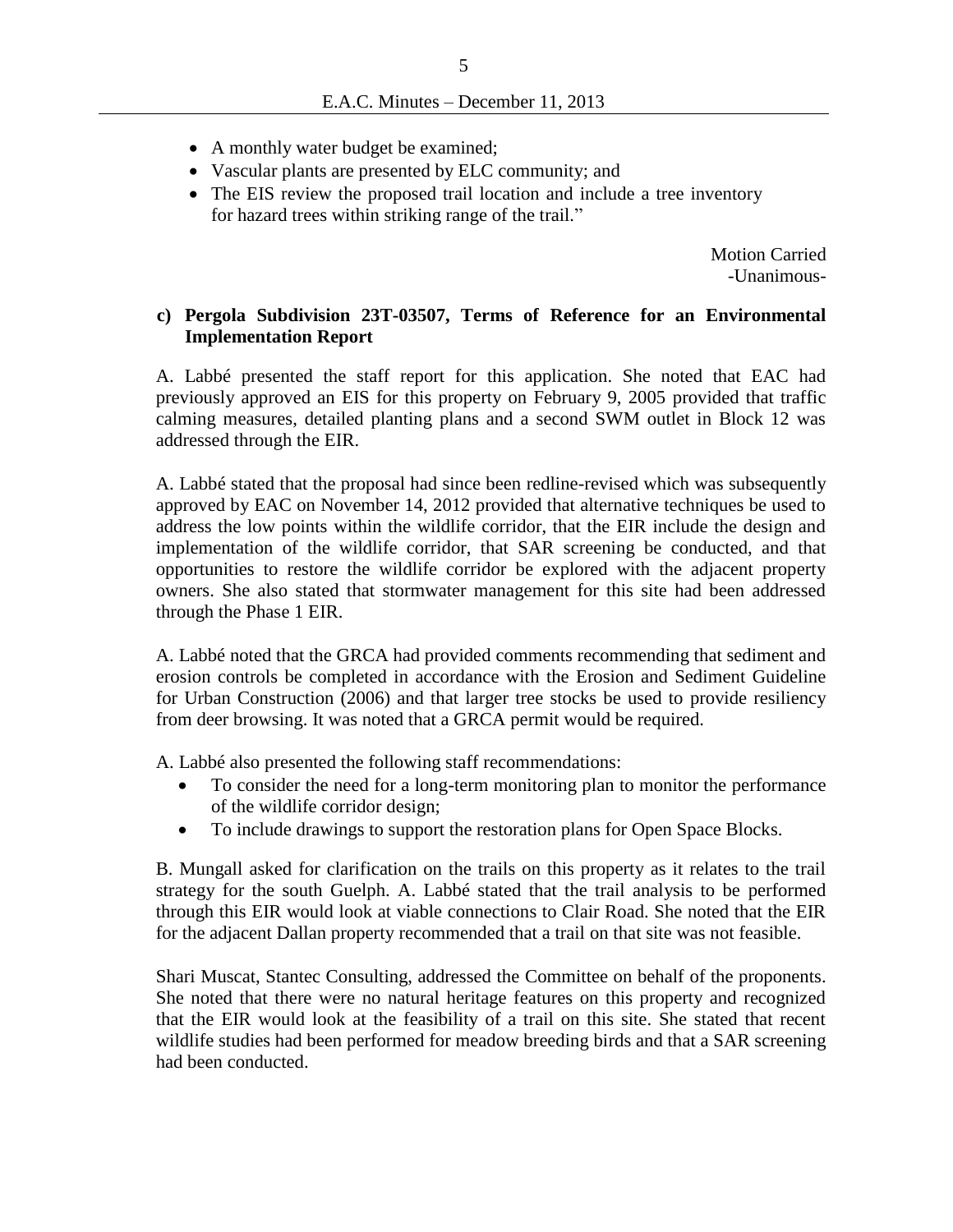E. Stahl asked that the Grand River Assessment Report be included as a background document.

B. Mungall stated that the EIR should also look at the removal of construction debris and garbage on this site.

Moved by Y. Roy and seconded by B. Mungall:

"That the Environmental Advisory Committee support the proposed Terms of Reference for an Environmental Implementation Report for a Draft Plan of Subdivision (23T-03507) prepared by Stantec Consulting Ltd. for 1820 Gordon Street, provided that the EIR also include:

- How all the conditions of approval have been met;
- How municipal infrastructure servicing and the protection of natural heritage features and their associated ecological functions have been addressed;
- Alternative techniques to address the low point within the wildlife corridor and the use of a catch basin including measures to mitigate catch basins impacts to wildlife, should a catch basin be required
- Consideration and recommendations with respect to the need for and design of a long-term monitoring plan to monitor the performance of the wildlife corridor design;
- Opportunities for coordinating between adjacent property owners with respect to restoration of the wildlife corridor; and
- Drawings by a full member of OALA, to support restoration plans for Open Space Blocks."

Motion Carried

*1 member abstained*

# **5. Adoption of Minutes from Previous Meeting**

Moved by B. Mungall and seconded by Y. Roy:

"To accept the minutes as amended.

 Under agenda item #1 (66 Eastview Environmental Impact Study), change K. O'Reilly to K. McNeill."

> Motion Carried -Unanimous-

#### **6. Correspondence and Information**

A. Labbé distributed the Terms of Reference (EIS) for Hyland Road and the Terms of Reference (EIR) for 66 Eastview Road. These items are to be mailed out to absent members.